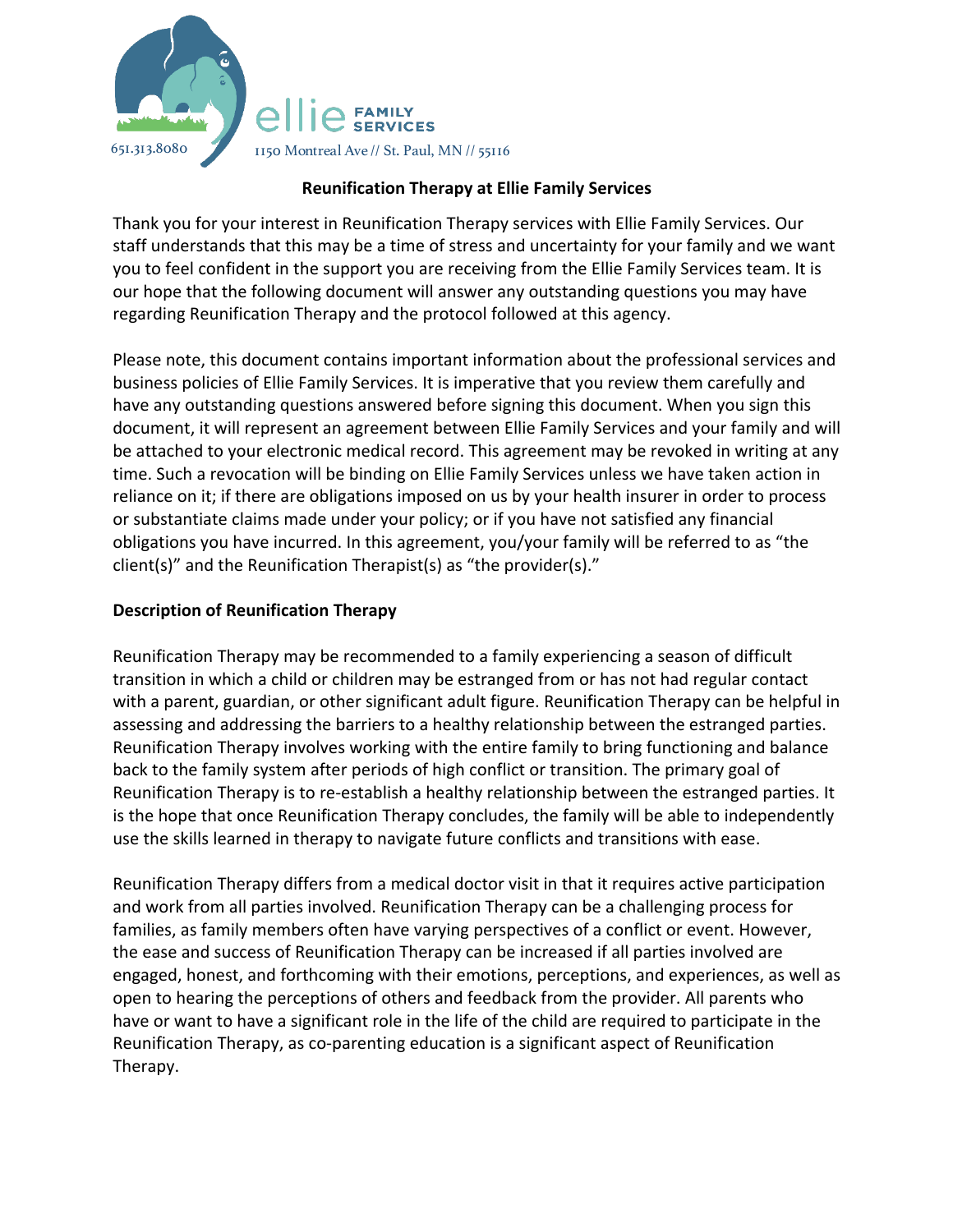The rigor of Reunification Therapy has both benefits and risks. Reunification Therapy will almost certainly involve discussing unpleasant memories or events and processing difficult emotions, such as sadness, anger, frustration, guilt, or insecurity. Reunification Therapy can be particularly difficult for parents, as the therapeutic process requires that each parent put aside any hurt feelings, old conflict, or manipulation to work towards what is best for the joint child or children. It would not be appropriate to view Reunification Therapy as time to be used to convince the provider of who is right, wrong, or the best parent. Rather, parents should strive for a relationship where their joint child(ren) feel free to build a healthy relationship with both parents without threat of interference or negative influence.

When successful, Reunification Therapy results in healthier relationships, reduced conflict, and lower stress parenting. However, there are no guarantees in this process and much of the outcome will be dependent on the work that the family is willing to put in. Families should be fully aware that Reunification Therapy does not always end in the reunification of the estranged party with their child or children. Goals and progress are continually assessed by the provider and if progress appears unlikely for any reason, the provider may terminate services and refer for alternative services. Such alternative services include, but are not limited to, support groups, domestic violence treatment, chemical dependency treatment, group therapy, or individual therapy. It should be noted that these services may be recommended by the provider to be completed before Reunification Therapy begins or to coincide with Reunification Therapy. In this event, the provider will direct the family to appropriate referrals.

At Ellie Family Services, even though others besides the child(ren) may also be clients in Reunification Therapy, providers are committed to addressing each case from a child-centered perspective. It is expected that parents, guardians, and other caregivers involved will commit to this perspective as well. All efforts will be made to proceed at an appropriate pace for the child(ren), which is different for each child. This does not mean that it is exclusively at the child or children's discretion to choose when contact with the estranged parent will resume. It is not uncommon for children to be fearful, apprehensive, or uncertain about reunification after an extended estrangement, but children can expect to process these difficult feelings as a part of therapy. This process in and of itself may be uncomfortable, but providers will make their best efforts to prepare children for these challenges and assess for their emotional preparedness. It will ultimately be at the provider's discretion to decide if the child(ren) are psychologically prepared to reunite with their estranged parent.

#### **The Role of the Reunification Therapist**

The relationship between the Reunification Therapist and the family participating in therapy is considered a professional one where the therapist is considered the "provider" and the family is considered the "client." While the providers at Ellie Family Services care deeply for their clients and work hard to provide high quality care, this relationship should not be considered personal or that of a friendship. Per the code of ethics for all of the providers of Ellie Family Services, it would cross professional boundaries to interact with clients on social media or in the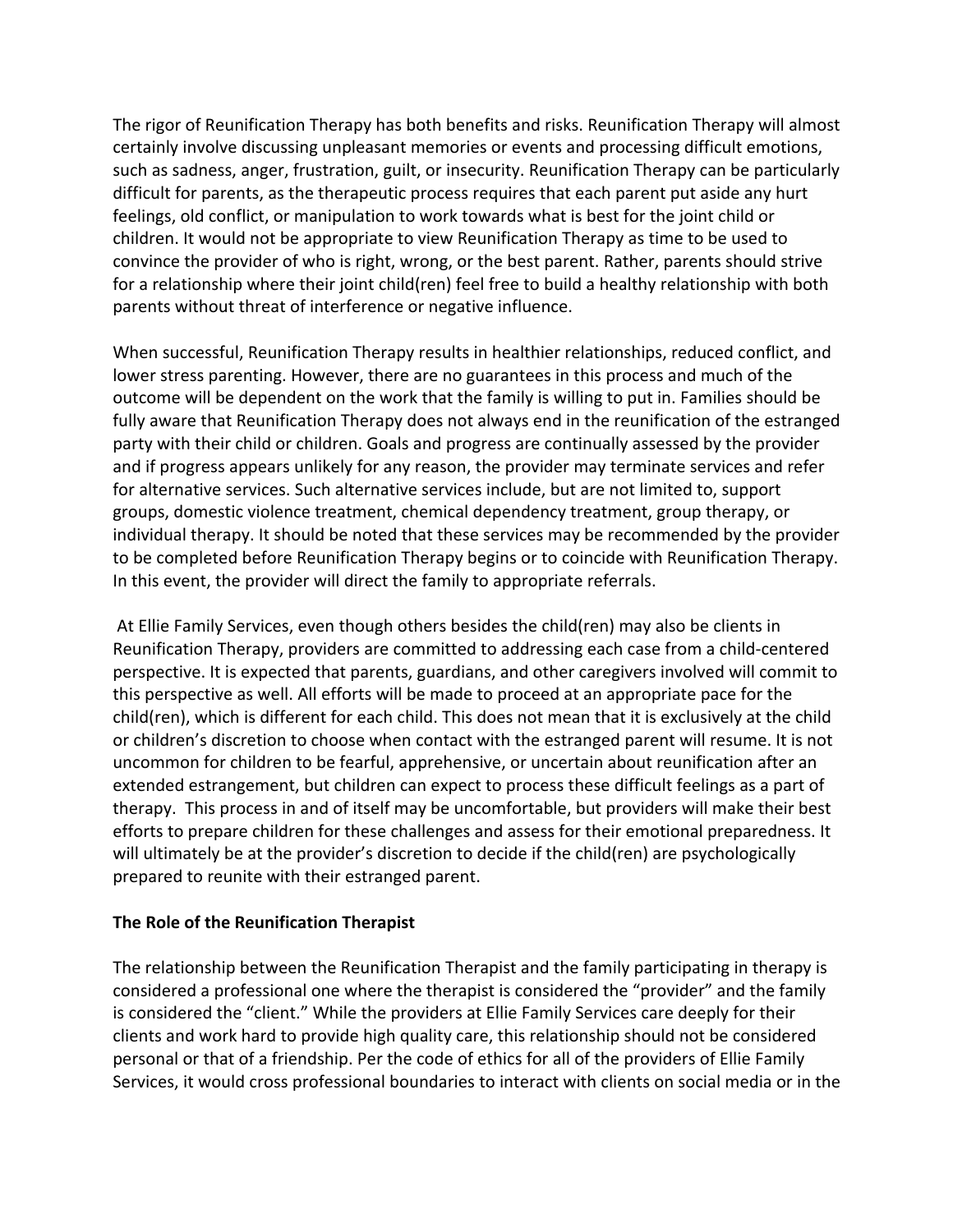community in the context of a personal relationship. Even after the termination of therapy services, it would be considered unethical to have a personal relationship with a client.

The provider should not be confused with Custody Evaluators, Parenting Time Expeditors, or Parent Consultants or other 3<sup>rd</sup> party mental health providers. Therefore, providers do not evaluate or make recommendations for parenting time, custody arrangements, or other similar legal matters, as this would be outside of their scope of practice. Providers are only qualified to make therapeutic recommendations pertaining to the Reunification Therapy process. Ellie Family Services providers prefer not to testify in court regarding the reunification process. Testifying jeopardizes the confidential nature of the therapeutic relationship and is costly to the client, as court appearances are not billable to insurance. Should the provider be called to testify in court regarding the reunification process, providers will be able to provide factual information only (e.g., dates of service, presenting issues, observations, diagnostic impressions, and course of therapy). They will not be able to testify as "expert" or "forensic" witnesses, and they will not be able to offer opinions, evaluations or assessments related to the reunification process.

#### **Insurance and Fees**

Reunification Therapy services may be billable to a client's insurance in some circumstances. When a member of the family participating in Reunification Therapy is experiencing psychological symptoms, such as anxiety or depression, reunification is considered an effective intervention used to alleviate such symptoms. In such cases, it may be possible to bill an insurer for that specific service using an appropriate diagnostic code. At the time of intake, the provider will help the client determine if services can be billed to health insurance provider.

If the reunification services can be billed to an insurer, clients should be aware that contracts with health insurance providers require that Ellie Family Services provide the insurance company with information relevant to the services provided. Ellie Family Services may be required to provide a clinical diagnosis for which services are billed. Insurance providers may also request additional information including, but not limited to treatment plans, treatment summaries, or copies of the entire clinical record. In these situations, every effort is made to provide only the minimum information needed for the purpose requested. By signing this agreement, the client agrees that Ellie Family Services may provide requested information to the health insurance carrier being billed. Please note, young children (under the age of 13) in particular may not qualify for a mental health diagnosis and therefore, their sessions will likely need to be paid for out of pocket from the deposit.

It is the client's responsibility to be aware of their coverage benefits and limitations and to confirm if Ellie Family Services is an in-network or out-of-network provider. The client is responsible for paying for any services not covered by insurance, deductibles, and/or copayments. Fees and billing codes associated with Reunification Therapy are listed below and are per hour.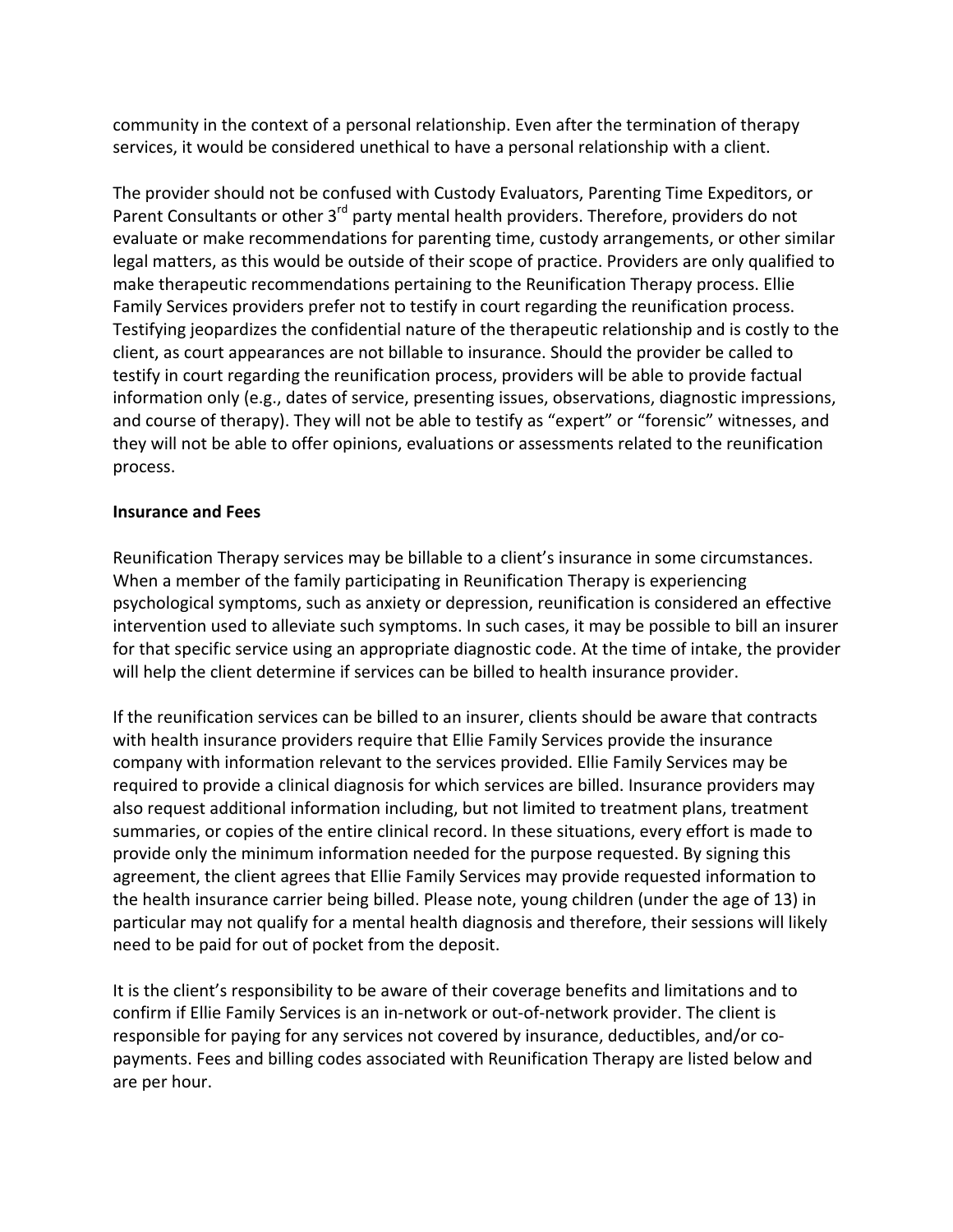An initial deposit of  $\oint$  is required to be on file before beginning therapy services. Ellie Family Services accepts cash, checks, and major credit card payments. It is up to the parents/guardians to be aware of any financial agreements or order that may affect how this deposit is covered or, if no agreements or order exits, it will be up to the parents/guardians to determine how this deposit will be covered. Checks should be made out to Ellie Family Services. Please note, there is a \$30.00 fee for all returned checks.

Funds from the deposit will be held in reserve to secure any fees not covered by insurance if insurance is billed. If insurance is not billed, the deposit will cover the cost of all sessions and associated fees. Administrative work is billed at the previously listed rate and is not billable to insurance. Examples of administrative work include, but are not limited to, all phone calls related to the case, reading and reviewing relevant documents, drafting correspondence, consultations with other providers involved in the case. Please note, Ellie Family Services, does not consider documentation completed for the purposes of billing insurance, such as diagnostic assessments, treatment plans, or case notes, to be billed as administrative work. This is expected to be covered under normal reimbursement from the insurance provider. The services that are billed to the deposit are those for which there is not a billable code and insurance would not reimburse.

If your account has not been paid for more than 60 days, Ellie Family Services reserves the option of using legal means to secure payment for services. This may involve utilizing a collection agency or going through small claims court, which would require us to divulge otherwise confidential information. In typical collections situations, the only information released would be the client's name, the nature of services provided, and the amount of money due. If legal action becomes necessary, attorney's fees and costs incurred to pursue the claim will be included in the claim.

# **Attendance Policies**

Therapeutic outcomes are partially based on consistent client attendance, so it is imperative that clients schedule all appointments promptly and attend all scheduled appointments. If a cancellation occurs, it is requested that the client attempt to reschedule the cancelled appointment within the same week. A 24 hour notice is requested for all cancellations. Any late cancellation or no-show for an appointment may incur a charge, billed from the client's deposit. Ellie Family Services recognizes that illness, emergencies, and other unforeseen circumstances may cause a client to cancel an appointment with less than 24 hours' notice. In these instances, it is requested that every effort be made to notify the provider of the cancellation and reschedule missed appointments. In the event that appointments are cancelled or missed with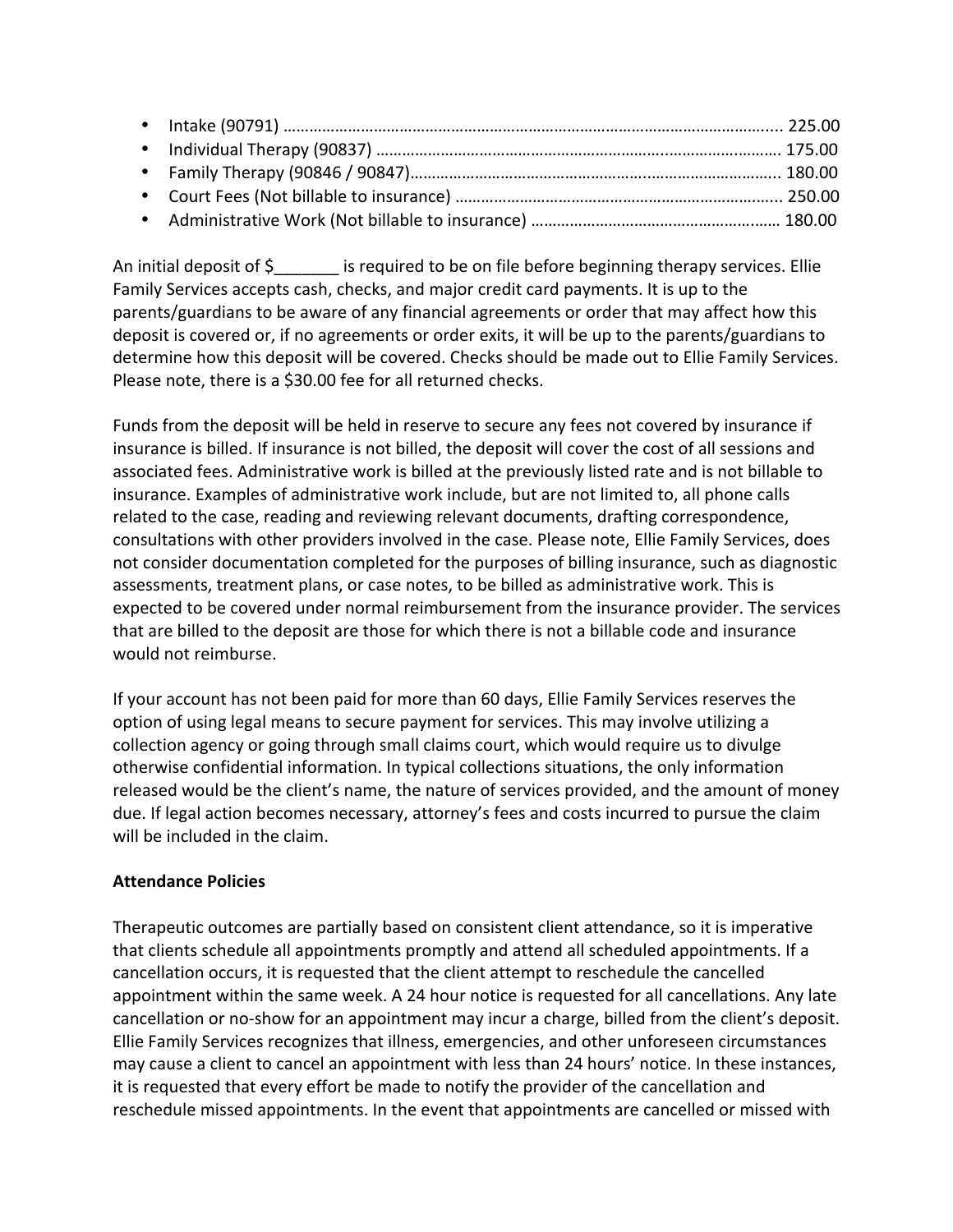regularity (three or more missed appointments in a row), the provider reserves the right to terminate treatment.

# **Termination of Therapy**

Clients may terminate therapy services at any time. Should a client decide to terminate therapy, it is requested that notification be given to the provider and that a final appointment be scheduled to debrief therapy.

The provider may also terminate services at any time if, in the provider's judgment, the services are no longer necessary and/or effective, or if the provider determines that she/he is no longer willing or able to provide the services. In the event that the provider makes that determination, she/he will provide notice of termination offer assistance in finding another provider.

It is the policy of Ellie Family Services that if three scheduled appointments are missed in a row without informing the provider, he/she will begin the process of terminating therapy. Providers will make an effort to contact the client regarding missed appointments, but it is expected that clients will arrive promptly for all scheduled appointments or inform the provider of the need to cancel with 24 hours' notice.

In the event that the provider is unexpectedly unavailable to continue therapy at Ellie Family Services, clients will be given the following options:

- 1. If the provider has moved to different employment and she/he is able to continue providing services to the client at the new employment setting, clients have the option to transition services to the new location.
- 2. If the client would like to continue services with Ellie Family Services, the team will prioritize scheduling a new intake appointment with an alternative provider. The provider will make every effort to ensure a smooth continuation of care.
- 3. If the client would prefer to discontinue services with Ellie Family Services or if we are unable to accommodate a new provider, the Ellie Family Services team will provide referral options and resources as needed and as available.

It is important to reiterate that Reunification Therapy can involve a large commitment of time, money, energy, and mental stamina. Families considering engaging in Reunification Therapy should feel confident that they are willing to take on the challenge-with the help and guidance of the Reunification Therapist. If questions or concerns about any aspect of the reunification process arise, these should be discussed immediately. If concerns persist, your Reunification Therapist will be happy to provide you with outside referrals.

# **Reunification/Rebalancing Protocol**

At Ellie Family Services, we utilize a standard model of Reunification Therapy that has been shown to be effective with families navigating high conflict and complicated clinical issues. This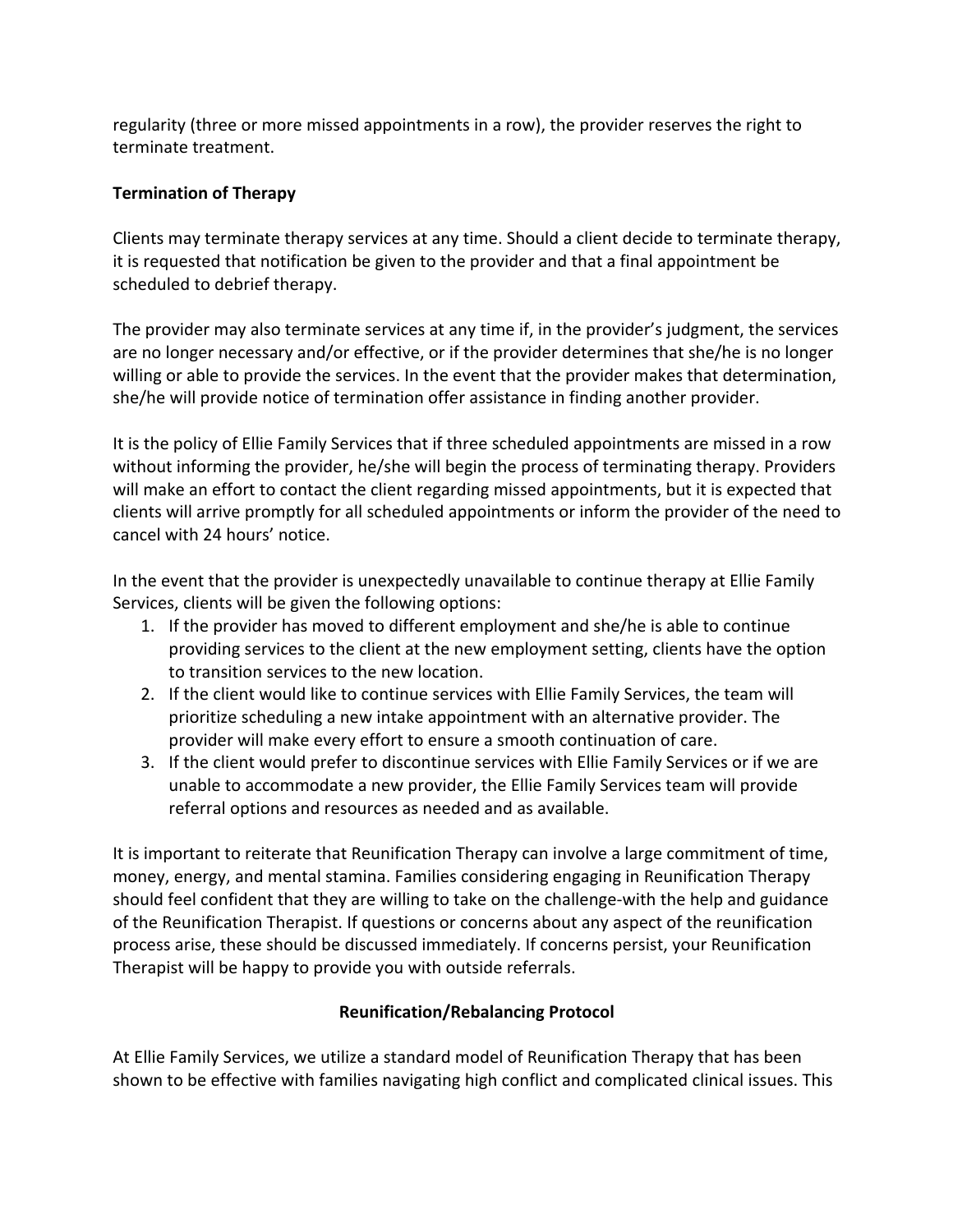protocol is structured to allow all parties to understand expectations for frequency of services, attendance, and content of sessions.

Depending on the circumstances that bring your family to Reunification Therapy, Ellie Family Services may recommend that two therapists be involved and working together in the process. One therapist would meet with the children, while the other meets with the parents. A team approach allows children to feel confident in sharing their concerns and needs with a therapist who is not in the role of provider for their parents as well. This helps therapists maintain neutrality and a focus on the needs of the child by eliminating the possibility of lobbying by parents. This approach also allows the therapist meeting with the parents to target coparenting concerns or issues outside of the family that may be affecting the reunification process, such as employment, health, or education concerns. When the two-provider model is utilized, therapists will collaborate and consult with one another between sessions to coordinate the actions that will most benefit the family.

Each family is unique and flexibility is required in the therapeutic process. With that in mind, listed below is the typical protocol for engaging in Reunification/Rebalancing Therapy.

- 1. Referral
	- a. Clients are typically referred for therapy by an outside party, such as a lawyer. Referral sources should provide the names, contact information, and basic history or all individuals involved in the therapeutic process.
	- b. If a client is self-referring for therapy, they will need to provide the information listed under heading 1.a and additional contact information for their lawyer.
- 2. Screening
	- a. Even if a client has been referred by a lawyer or has been court ordered to engage in therapy, the provider will engage in a screening process to assure that the referred for family is appropriate for services.
	- b. To complete the screening, the provider will review all documents relevant to the case. This includes, but is not limited to, divorce proceedings, court orders, criminal history, and other collateral documentation that will help the provider screen the case.
	- c. Additionally, the provider will contact attorneys, neutrals, individual therapists, and other professionals to gather additional information related to the screening.
	- d. Please note, if it is found later in therapy that pertinent information or documents has been purposefully withheld, therapy may be terminated.
- 3. Intake(s):
	- a. Once a family has been approved to begin therapy, an initial intake will be completed with the custodial parent/guardian. The provider will review the typical protocol of Reunification Therapy. This parent will give consent for the child or children to participate in therapy and sign releases of information for all relevant current and past providers. Information discussed includes, but is not limited to, a thorough family history, discussion of current and historical sources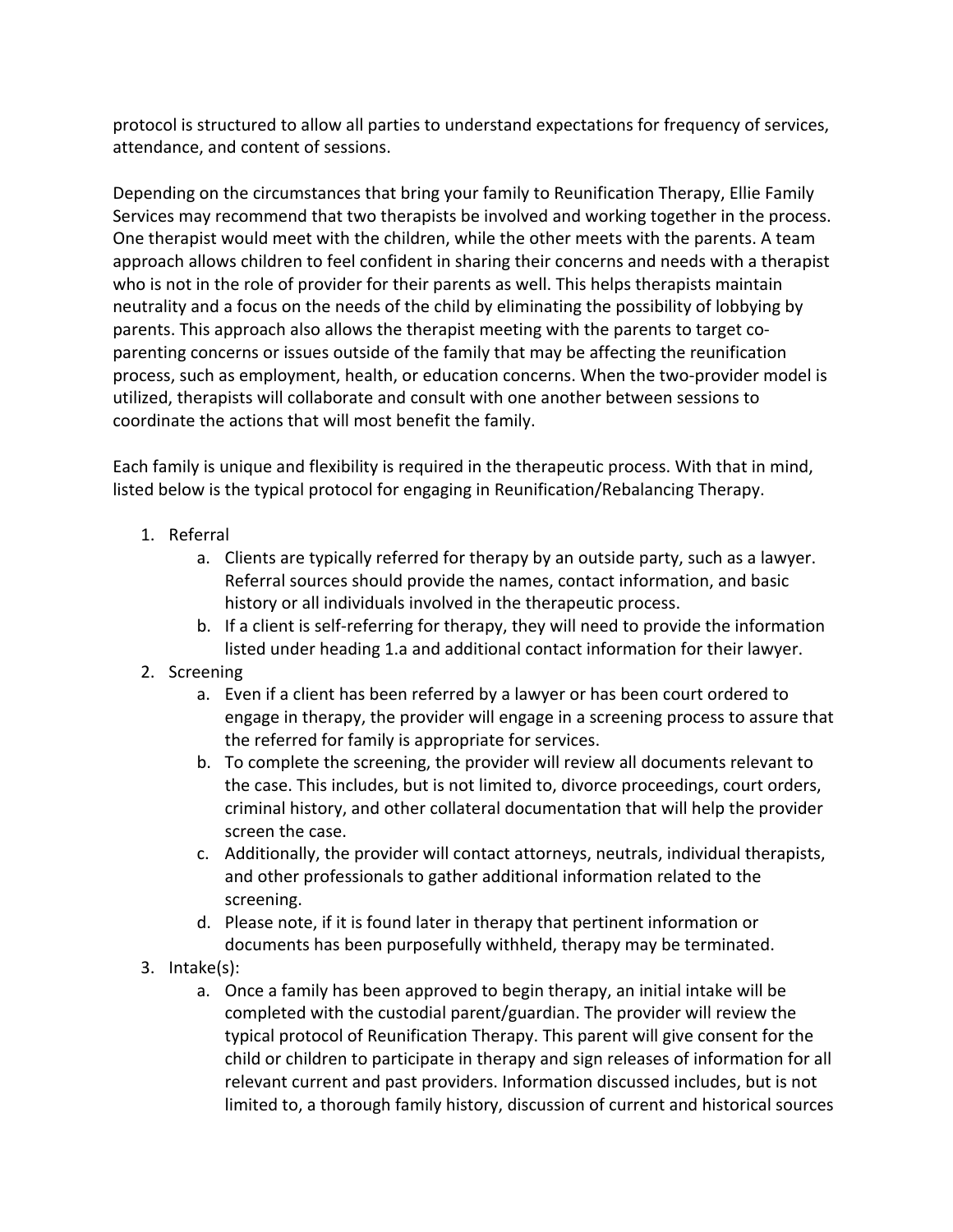of relational conflict, parenting styles, perceptions of the current separation, and potential goals for therapy.

- b. Following this, an intake will also be completed with the estranged parent/guardian. Information discussed will be similar to that listed under heading 3.a and consent for the child/children will be requested from the estranged parent as well.
- c. After completing intakes with both parents/guardians, the therapist will assess whether a single provider will be sufficient for engaging in Reunification Therapy or whether a two-provider model will be utilized.
- d. The provider will then meet with the child(ren) involved. This intake will focus on building rapport and assessing the children's experience and perception of the separation and any events leading up to the separation. The provider will also assess the child(ren)'s readiness for contact with the estranged parent.
- e. The provider will review relevant documents again to begin developing an individualized treatment plan for the family.
- 4. Individual Therapy
	- a. The provider will typically meet with the child(ren) on a weekly basis to address their concerns about reunification with their estranged parent, develop healthy communication skills, and continually assess their readiness to meet with the estranged parent.
	- b. The provider will also meet with the estranged parent on a weekly or bi-weekly basis, depending on the need as previously assessed by the provider. These individual therapy sessions will focus on preparing the estranged parent to interact with their child(ren) in an emotionally and physically safe manner.
	- c. The provider will also meeting with the custodial parent periodically to gather information about their perception of the child(ren)'s response to the therapeutic process. This is most often done as a brief "check-in" at the start or finish of the child or children's individual session. However, full individual sessions for the custodial parent may be recommended.
- 5. Co-Parenting Sessions
	- a. Once it is assessed that both parents are committed to the therapeutic process, the provider will facilitate co-parenting therapy sessions. The goals of coparenting sessions include, but are not limited to, increasing open and positive communication between parents, utilizing healthy conflict resolution skills, and developing a supportive co-parent relationship. Co-parenting sessions will also address any barriers to completing the previously listed goals.
- 6. Reunification Therapy
	- a. Once it is assessed that both the estranged parent and the child(ren) are prepared to reunify, parties will meet with the provider together in a therapeutic setting. These family therapy sessions are typically spent allowing the child(ren) and their estranged parent to "catch up," facilitating the discussion of any outstanding conflicts, and solidifying goals and expectations for all parties outside of therapy.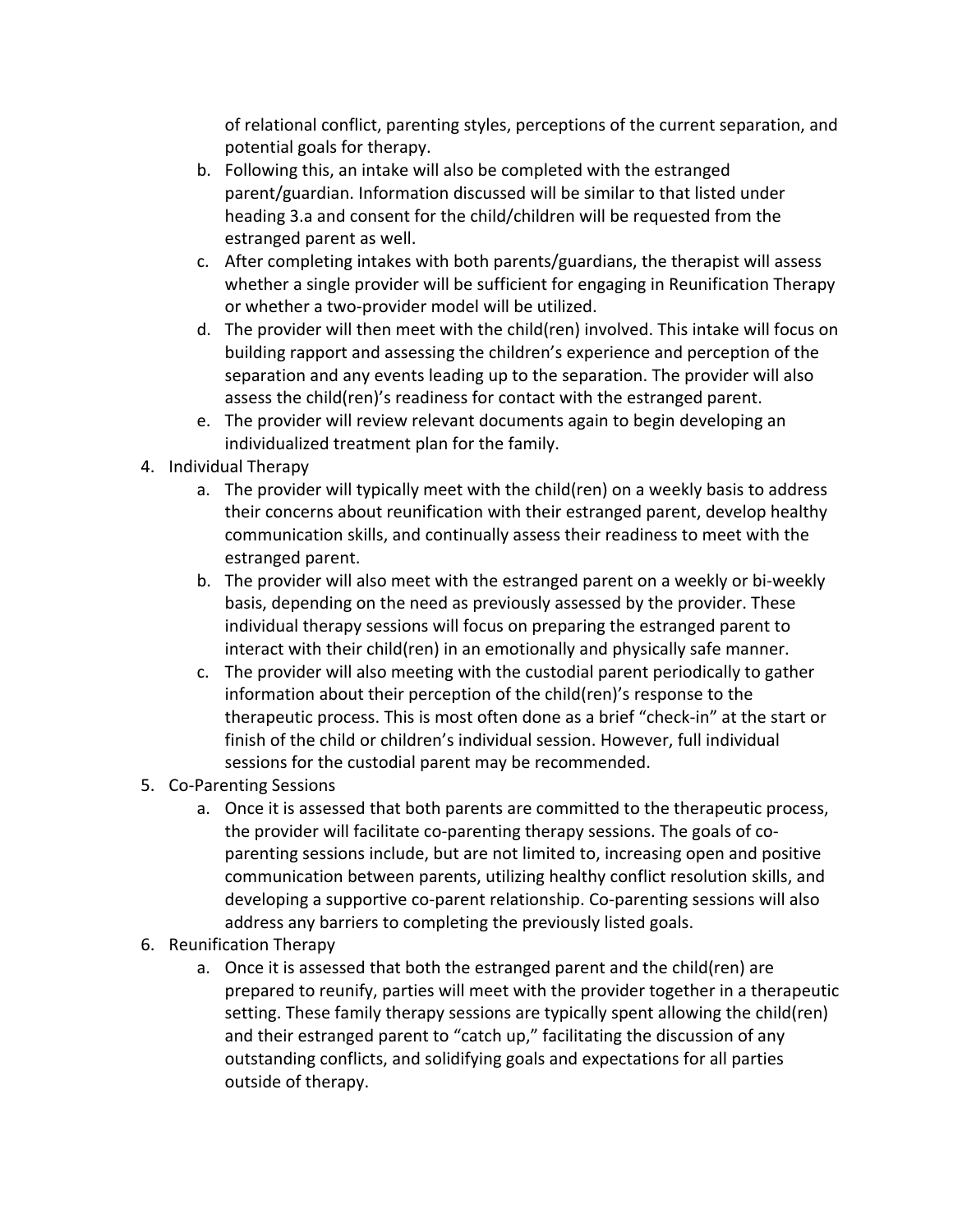- b. Family therapy sessions will continue in this format until the provider assesses that it is appropriate for the child(ren) and their estranged parent to interact outside of a therapeutic environment. Therapy sessions may include the custodial parent as recommended.
- c. Individual therapy sessions with one or all parties may continue throughout this phase of therapy to allow for individual processing and continue assessing for any barriers to the therapeutic process.
- 7. Discharge
	- a. Once it is assessed that therapeutic goals have been met, a final session will be completed with all parties to assure that each party understands expectations moving forward and that any resources are made readily available to the family. The provider and clients will work together to determine what ongoing support may be needed upon discharge from therapy.
	- b. The provider may be available to the family for future family therapy sessions should the need arise.
	- c. In the event that the provider assesses that reunification therapy will not be effective with a family, the provider reserves the right to terminate services at any time. Should this occur, additional resources will be provided to the family.

# **Consent to Reunification Therapy Services**

I agree to proceed with \_\_\_\_\_\_\_\_\_\_\_\_\_\_\_\_\_\_\_\_\_\_ at Ellie Family Services as Reunification Therapist according to the following arrangements:

- 1. Fee Schedule. I understand that the fee for services with a Rebalancing Therapist is \$180.00 per 50-60 minute session. This rate is subject to adjustment on January first of each year. Insurance may cover part of these services, but policies vary widely in regard to coverage for this kind of therapy. It is my responsibility to find out exactly what services my insurance policy covers and to submit requests for payment from the insurance company. The therapist at Ellie Family Services will provide me with whatever assistance they can to receive the full insurance benefits to which I am entitled.
- 2. Deposit. I understand that a deposit of  $\oint$  is required to begin this process. Funds in this deposit will be applied to the following services at \$180.00 per 50-60 minute session, or in increments of .25 hours (15 minutes):
	- A. All therapy sessions
	- B. All phone calls related to the case
	- C. Reading and reviewing of files, correspondence, and other related documents
	- D. Correspondence and drafting reports
	- E. Consultations with other involved professionals
- 3. Cancellation Policy. I understand that I will be charged (\$180.00) for any appointment that is cancelled with less than 24 hours' notice  $(1 \text{ business day})$ . There is no charge for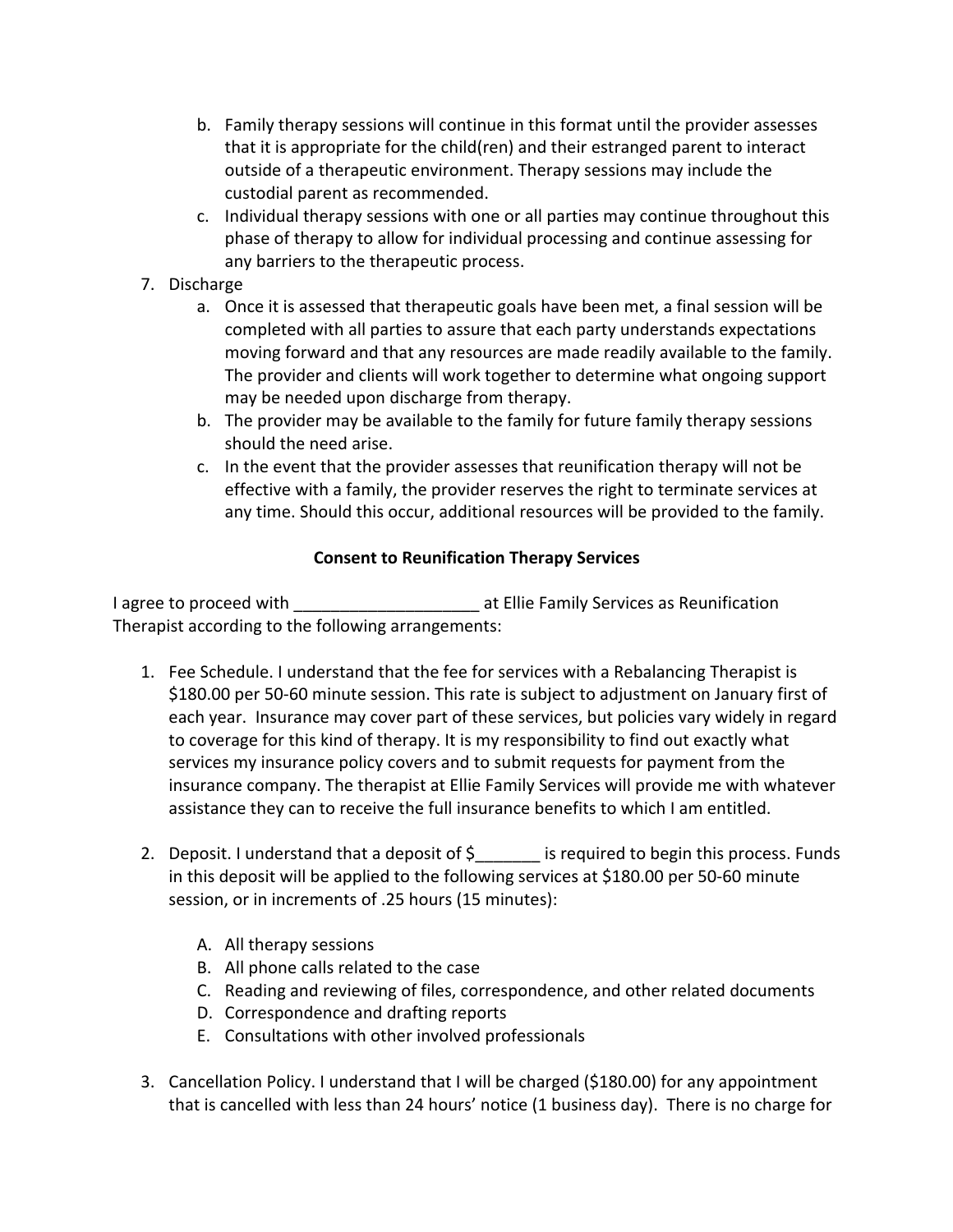appointments cancelled with more than 24 hours (1 business day) notice. Charges for missed appointments or late cancellations will be paid by the person missing/canceling the appointment.

- 4. Minimum Deposit. I will be responsible for replenishing my share of the deposit when it has been reduced to  $\frac{2}{2}$ , or the cost of two sessions. The new deposit shall be in the same amount as was originally made,  $\frac{1}{2}$   $\frac{1}{2}$  If the new deposit is not received within 30 days of notification, Reunification Therapy will be put on hold and the file will be placed on inactive status. If the parties and/or the Reunification Therapist anticipate terminating the contract in the immediate future, a full deposit may not be required.
- 5. Written Reports. I understand that a written report, if needed, will not be released until all fees have been paid in full, including the cost of preparing the written report. I understand that I may request a written summary or report at any time and that I will be responsible for the cost of preparation.
- 6. Copying Charges. I understand that any documents copied by Ellie Family Services will be charged to the party requesting them at \$1.00 per page, per state guidelines.
- 7. Court Appearances. I understand that the fee for court appearances is \$2000.00 per full day (\$250.00 per hour) per therapist. In addition to the court appearance, there is a charge for four hours preparation for testifying,  $$1,000.00$  for your therapist. In order to ensure the availability of the Reunification Therapist, a deposit of \$3000 must be paid at least 2 weeks (14 days) in advance of the court appearance. In the event of cancellation of the court appearance, the deposit will be forfeited unless your therapist receives a cancellation notice at least 72 hours (three (3) business days) prior to the scheduled court appearance. If cancelled within 14 days of the court date and more than 3 days, you will be entitled to receive half of the deposit back (\$1,500).
- 8. Scheduling Requirement. I understand that the Reunification Therapist cannot respond to crisis situations and is unlikely to be available at my immediate request. Therefore, most of my contact with the therapist will be scheduled.
- 9. Mandated Reporting. I understand that Mental Health Professionals and Practitioners are considered by state law to be mandated reporters. They are therefore obligated to report to the proper authorities any suspected abuse or neglect of minors, or abuse of vulnerable adults, or threats of harm by the client or others to the client or others.
- 10. Therapy-Related Communication. I understand that any therapy-related communication outside of therapy sessions that occurs with individuals other than identified clients will occur only if the provider receives written authorization signed by the client, a court order, a subpoena, or other written authorization to do so.
- 11. Termination of Services. Ellie Family Services and its therapists may end a session or other service at their sole discretion if any party is not fully complying with this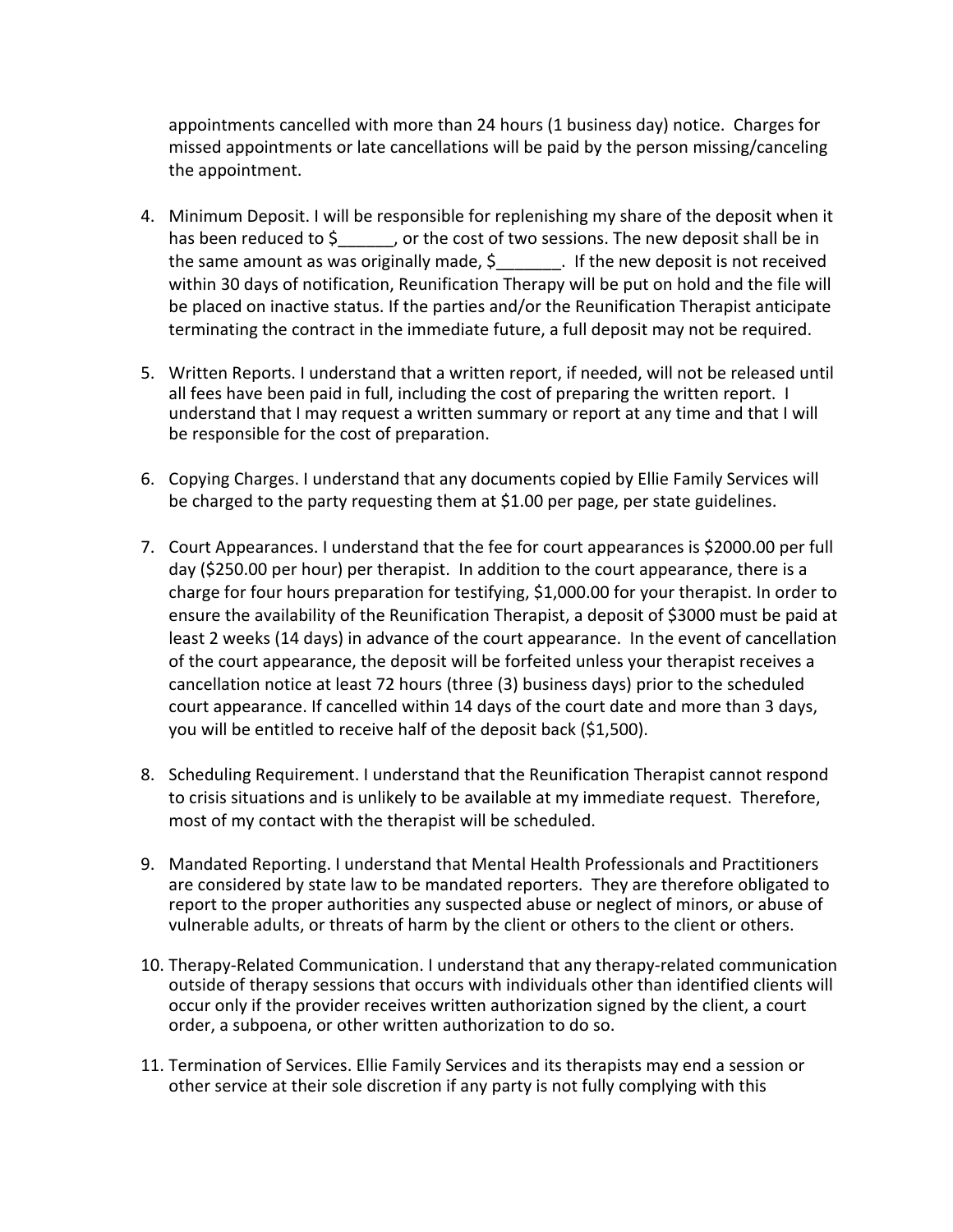agreement or is behaving in a manner that obstructs the reunification process, or if they are otherwise authorized or required by law to do so.

#### **ACCEPTANCE AND SIGNATURES**

Please initial the option below that accurately describes each parent's obligation for payment of the reunification fees. In any scenario, if eligible, both parents may provide insurance information in an effort to have insurance help cover the costs of the reunification services.

| Parent/Guardian A: |  |
|--------------------|--|
| Parent/Guardian B: |  |

\_\_\_\_\_ The parent named here \_\_\_\_\_\_\_\_\_\_\_\_\_\_\_\_\_\_\_\_\_\_\_\_\_\_\_\_\_\_\_\_\_\_\_\_\_ will pay \_\_\_\_% of all reunification costs, including all sessions and communication with either parent and sessions with the children The other parent will pay the remaining 18

| The parent named here                                                                         | will pay for |
|-----------------------------------------------------------------------------------------------|--------------|
| their own individual sessions, plus all fees for sessions with the children and consultations |              |
| between the providers. The other parent (                                                     |              |
| will pay only for his or her own individual sessions and communication with the               |              |
| reunification providers.                                                                      |              |

The parents will equally divide the costs of the children's sessions and any consultations between the providers. Each parent will pay for his or her own individual sessions.

Based on the information above, please write the name of the parent responsible for each of the following potential charges:

| Parent A's Individual Sessions              |
|---------------------------------------------|
| Parent A's Phone Calls/Emails               |
| Reviewing Documents from only Parent A      |
| No-Show/Cancellation Fees for Parent A      |
| Writing a report requested by only Parent A |
| Parent B's Individual Sessions              |
| Parent B's Phone Calls/Emails               |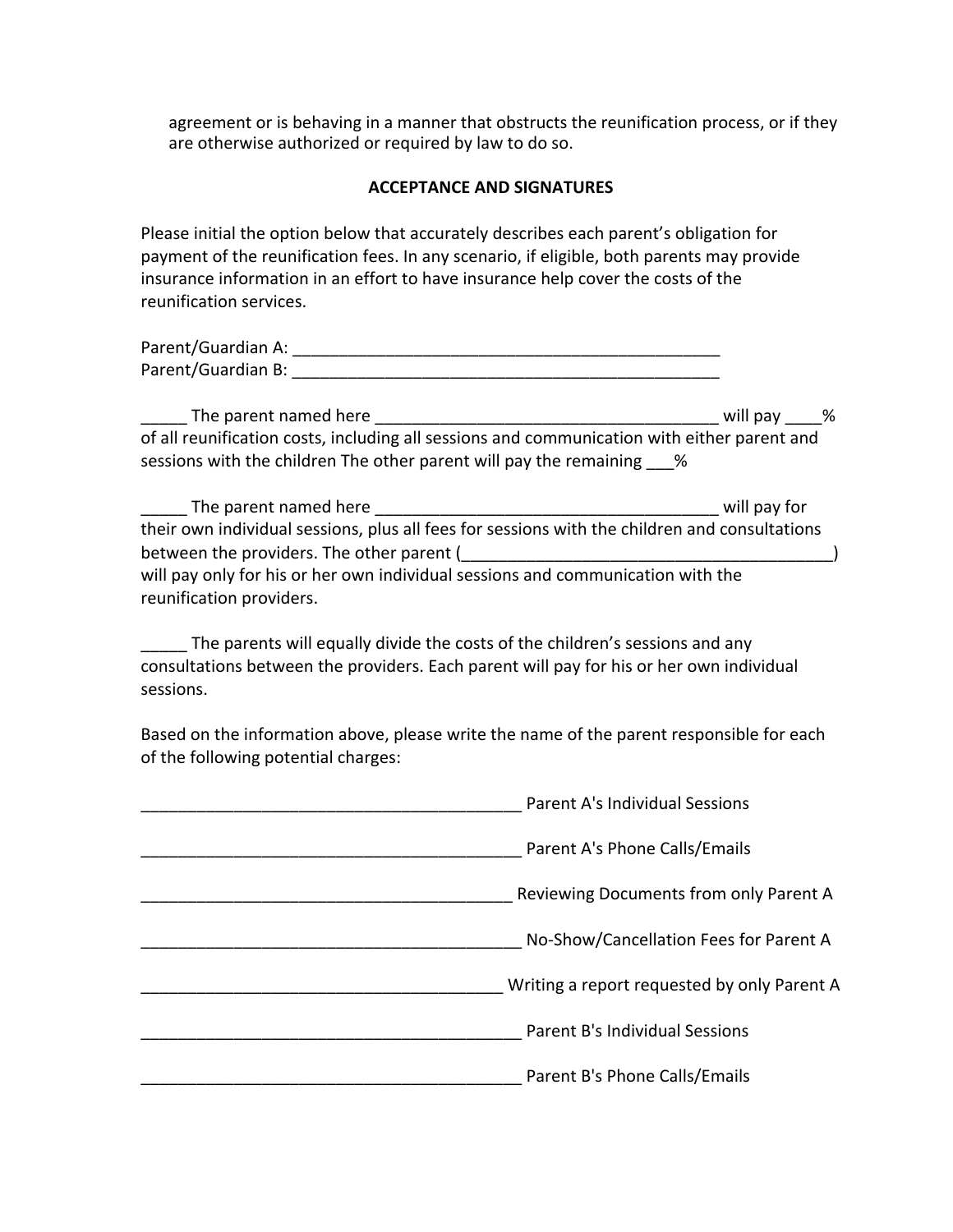| Reviewing Documents from only Parent B      |
|---------------------------------------------|
| No-Show/Cancellation Fees for Parent B      |
| Writing a report requested by only Parent B |
| Child(ren)'s Sessions                       |
| Outside communication with child(ren)       |
| No-Show/Cancellation Fees for child(ren)    |
| Charges related to the family (phone        |

calls with outside sources, drafting emails related to the overall case, writing reports related to the overall case, consultation time between the providers on the case and/or other outside professionals, etc.)

## **Credit Card Authorization**

I understand I am welcome to pay for my services in cash or check, or use my Visa, MasterCard, American Express, or Discover debit or credit card. I understand that Ellie Family Services follows the Payment Card Industry Data Security Standard (PCI DSS) set of requirements designed to ensure that all companies that process, store, or transmit credit card information maintain a secure environment for financial data.

I am choosing to authorize Ellie Family Services to store my credit card information within their electronic record keeping system (maintained by Procentive).

Please choose one or more of the following options:

Recurrent Authorization: Please automatically charge my copays when I have a session on the date of service.

Recurrent Authorization: Please charge my card for my sessions as they occur (and process to insurance, if applicable) and any other fees that I incur.

Recurrent Authorization: Please charge my card to replenish my portion of the deposit in accordance with Section 4 of the Reunification Therapy contract of this agreement.

Recurrent Authorization: Please charge my card on the 15th day of each month for my entire balance.

I understand that if I fail to make payments owed for attended sessions, if I do not attend a scheduled session, or if I cancel a session less than 24 hours from the start time of the